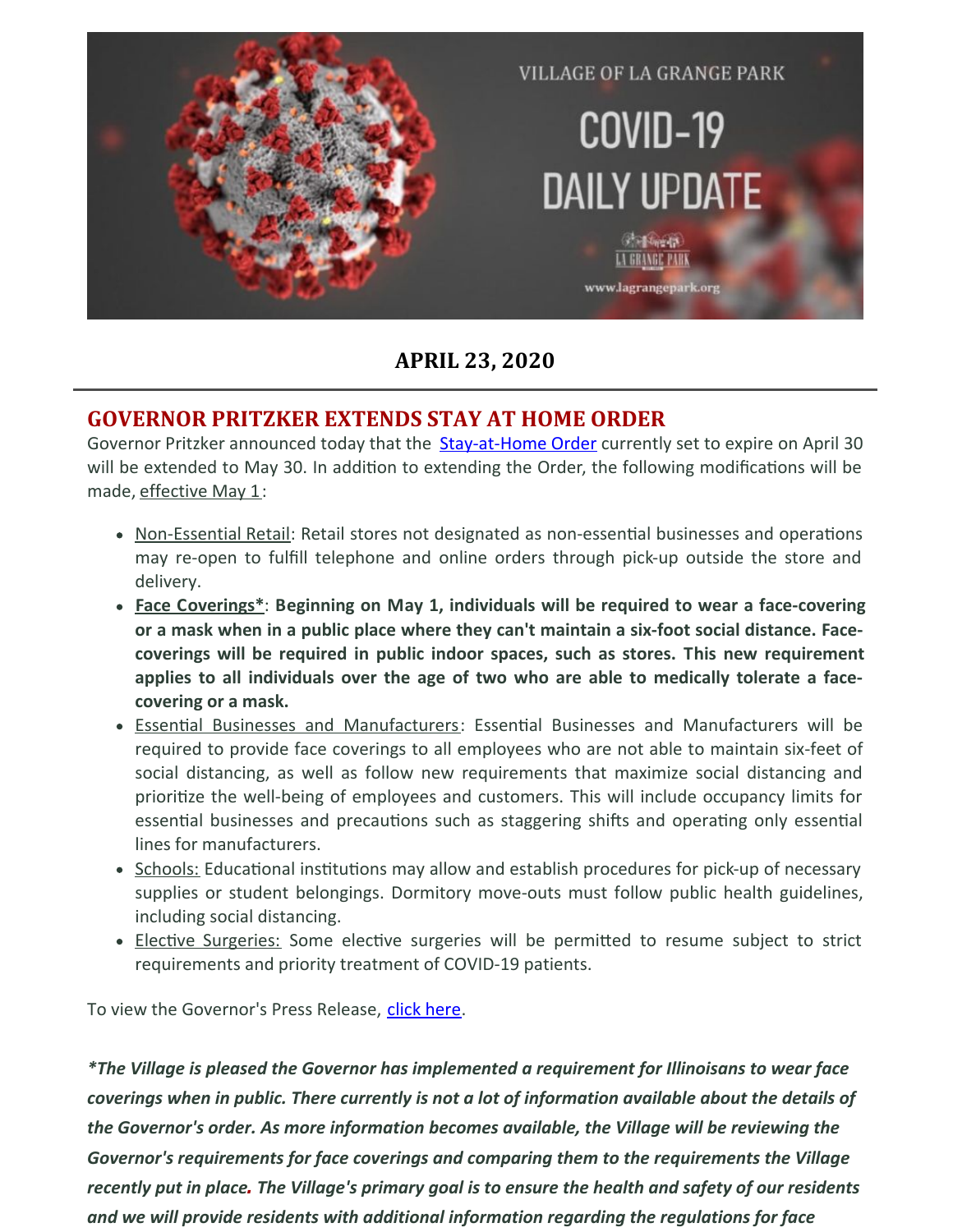*coverings as soon as it becomes available.*

### **LA GRANGE PARK TV**

New programming related to COVID-19 is now available on our local channel (Channel 99 on AT&T U-verse and Channel 6 on Comcast). These helpful videos run regularly throughout the day. Tune in to learn more!

- Answering 20 questions about COVID-19 (CDC)
- What to know about Handwashing (CDC)
- What Older Adults Need to Know (CDC)
- When to Seek Care for COVID-19 (CDC)
- How to Make Your Own Facemask (US Surgeon General)
- Social Distancing (U.S. Government)

## **INTERFAITH COMMUNITY PARTNERS**

Interfaith Community Partners (ICP) continues to provide well-being checks and grocery shopping for those in need during the COVID-19 crisis. Visit their website at: [interfaithcommunitypartners.org](https://interfaithcommunitypartners.org/) or call: (708) 354-9328.

#### Grocery Delivery for Older Adults

ICP will shop and deliver groceries for anyone age 75 or older in our community who has no other means to safely get food and household supplies. They have a limited number of volunteer drivers, so please only request this service if no other options are available. If you, your family member or neighbor is in need of this service, please call their office.

#### Well-Being Checks for Older Adults

ICP's trained staff is making well-being calls to check in on their clients and other older adults in the community. They have contacted over 175 individuals to date. They are reaching out to see how folks are doing, offering grocery delivery services and sharing other resources in the community for food and services. If you would like to add someone to our well-being check list, please contact their office.

## **TODAY'S NEWS RELEASES FROM ILLINOIS.GOV**

- Public Health Officials Announce 1,826 New Cases of [Coronavirus](https://www2.illinois.gov/Pages/news-item.aspx?ReleaseID=21458) Disease
- Payroll Jobs Down in Twelve Metro Areas as Impact of [COVID-19](https://www2.illinois.gov/Pages/news-item.aspx?ReleaseID=21454) Begins

## **CANCELED PUBLIC EVENTS**

- National Drug Take-Back Day (April 25)
- Police Pension Board Meeting (April 27)
- Community Volunteer Day (May 2)
- Race for  $102$  (May 2)

## **ADDITIONAL COVID-19 RESOURCES**

- Village [Coronavirus](http://www.lagrangepark.org/505/Coronavirus-COVID-19) webpage
- State of Illinois [Coronavirus](https://www2.illinois.gov/sites/coronavirus/Pages/default.aspx) (COVID-19) Response Website
- Text "TALK" or "HABLAR" to 552020 for Mental Health Counseling
- Text "UNEMPLOYMENT", "FOOD", or "SHELTER" to 552020 for Assistance
- Call: 833-673-5669 for Help with COVID-19 Symptoms